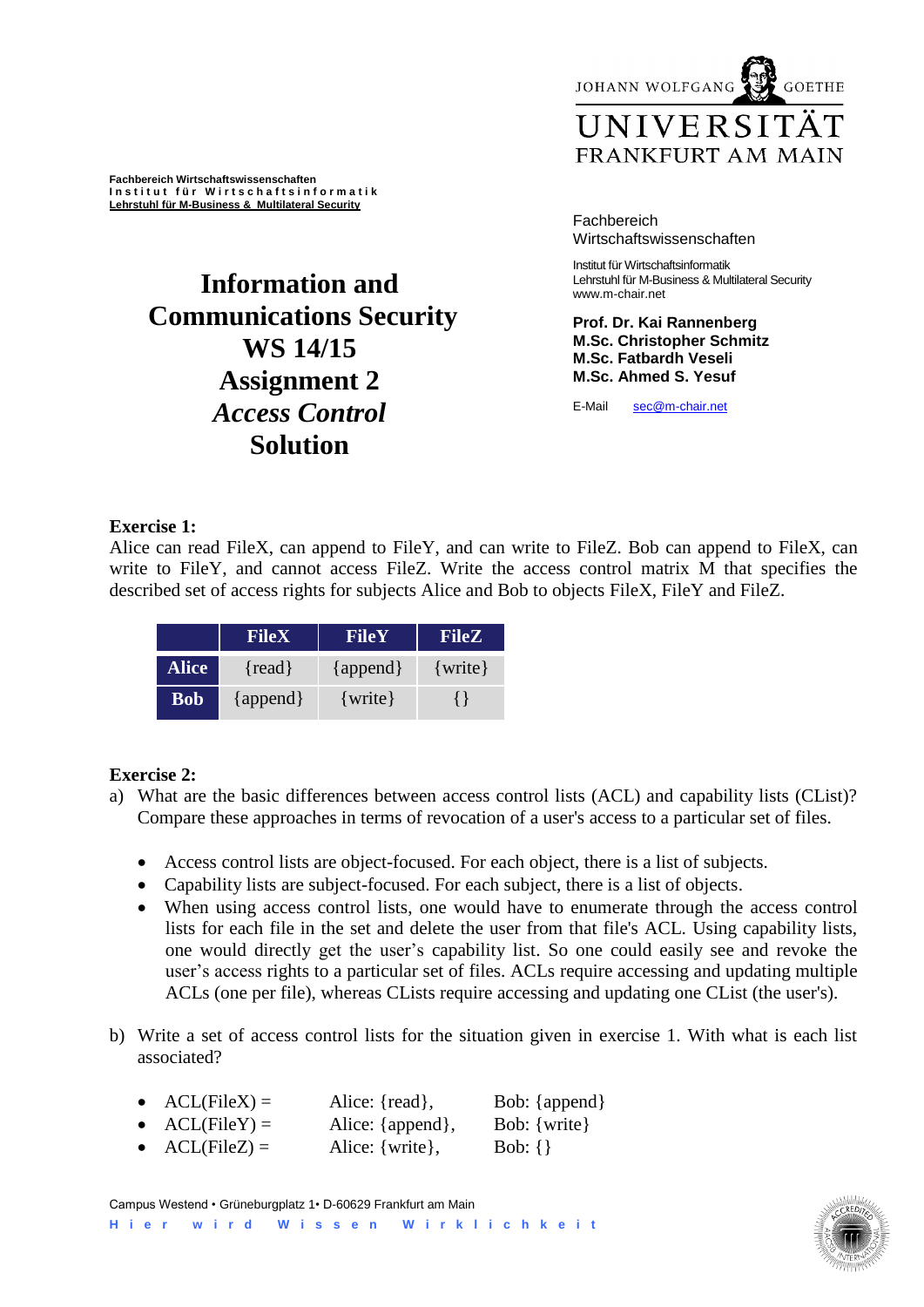- c) Write a set of capability lists for the situation given in exercise 1. With what is each list associated?
	- CList(Alice) = FileX: {read}, FileY: {append}, FileZ: {write}
	- CList(Bob) = FileX: {append}, FileY: {write}, FileZ: {}

#### **Exercise 3:**

Given the access rights defined in exercise 1, the subject's security levels are  $L_{Alice} =$ Confidential and  $L_{Bob}$  = Secret, and the object's security levels are  $L_{FileX}$  = Unclassified,  $L_{FileY}$  = Secret,  $L_{FileZ}$  = Top Secret (Top Secret > Secret > Confidential > Unclassified).

a) Draw a Bell-LaPadula model which visualizes the access rights defined in access control matrix M.



- b) Which of the following actions are allowed? Explain and justify your answer. **1. Alice reads FileX** 
	- Access Control Matrix:

|            | FileX        | FileY                                             | FileZ       |
|------------|--------------|---------------------------------------------------|-------------|
| Alice      | $\{read\}$   | $\{append\}$                                      | $\{write\}$ |
| <b>Bob</b> | $\{append\}$ | $\{write\}$                                       | ∤ ∤         |
| Condition: |              | read $\in M(Alice, FileX) \rightarrow \checkmark$ |             |

Security Levels:

 $L_{Alice} =$  Confidential,  $L_{FileX} =$  Unclassified Condition:  $L_{Alice} \geq L_{FileX} \rightarrow \checkmark$ 

 $\rightarrow$  Grant access: Alice is allowed to read FileX  $\checkmark$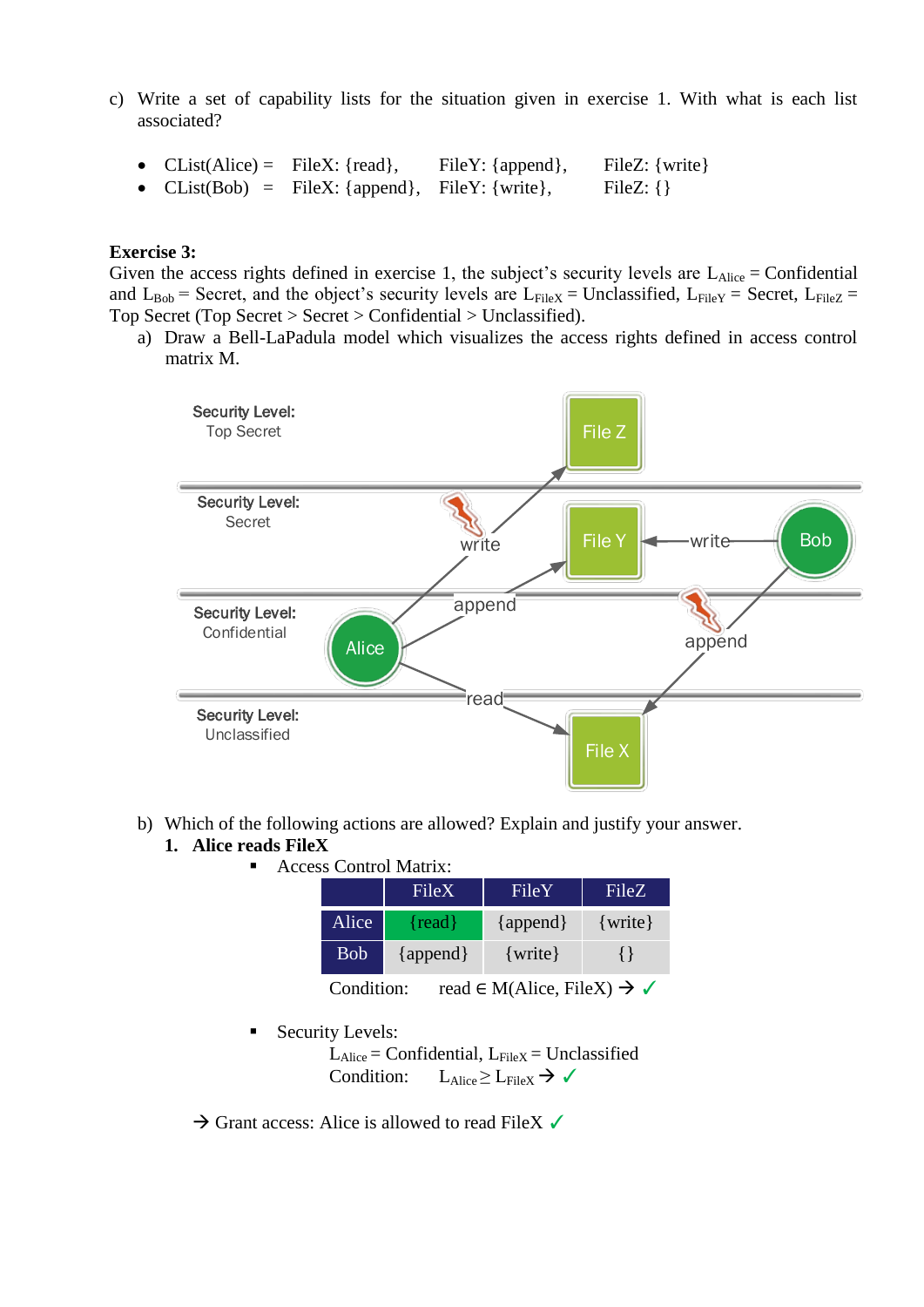#### **2. Alice reads FileY**

■ Access Control Matrix:

|            | <b>FileX</b> | FileY        | FileZ                                |
|------------|--------------|--------------|--------------------------------------|
| Alice      | $\{read\}$   | $\{append\}$ | $\{write\}$                          |
| <b>Bob</b> | $\{append\}$ | $\{write\}$  |                                      |
|            |              | $1 - 35011$  | $T''1$ $\tau$ $\tau$ $\lambda$ $\mu$ |

Condition: read  $\in M(Alice, FileY) \rightarrow \times$ 

Security Levels:

 $L_{Alice} =$  Confidential,  $L_{FileY} =$  Secret Condition:  $L_{Alice} \geq L_{FileY} \rightarrow \chi$ 

 $\rightarrow$  Deny access: Alice is not allowed to read FileY  $\times$ 

#### **3. Bob appends to FileX**

■ Access Control Matrix:

|            | FileX        | FileY                                             | FileZ       |
|------------|--------------|---------------------------------------------------|-------------|
| Alice      | $\{read\}$   | $\{append\}$                                      | $\{write\}$ |
| <b>Bob</b> | $\{append\}$ | $\{write\}$                                       | $\{\}$      |
| Condition: |              | append $\in M(Bob, FileX) \rightarrow \checkmark$ |             |

Security Levels:

 $L_{Bob}$  = Secret,  $L_{FileX}$  = Unclassified Condition:  $L_{Bob} \leq L_{FileX} \rightarrow \chi$ 

 $\rightarrow$  Deny access: Bob is not allowed to append to FileY  $\times$ 

#### **4. Bob appends to FileZ**

■ Access Control Matrix:

|            | FileX        | FileY                                       | FileZ       |
|------------|--------------|---------------------------------------------|-------------|
| Alice      | $\{read\}$   | $\{append\}$                                | $\{write\}$ |
| <b>Bob</b> | $\{append\}$ | $\{write\}$                                 |             |
| Condition: |              | append $\in M(Bob, FileZ) \rightarrow \chi$ |             |

Security Levels:

 $L_{Bob}$  = Secret,  $L_{FileZ}$  = Top Secret Condition:  $L_{Bob} \leq L_{FileZ} \rightarrow \checkmark$ 

 $\rightarrow$  Deny access: Bob is not allowed to append to FileZ  $\times$